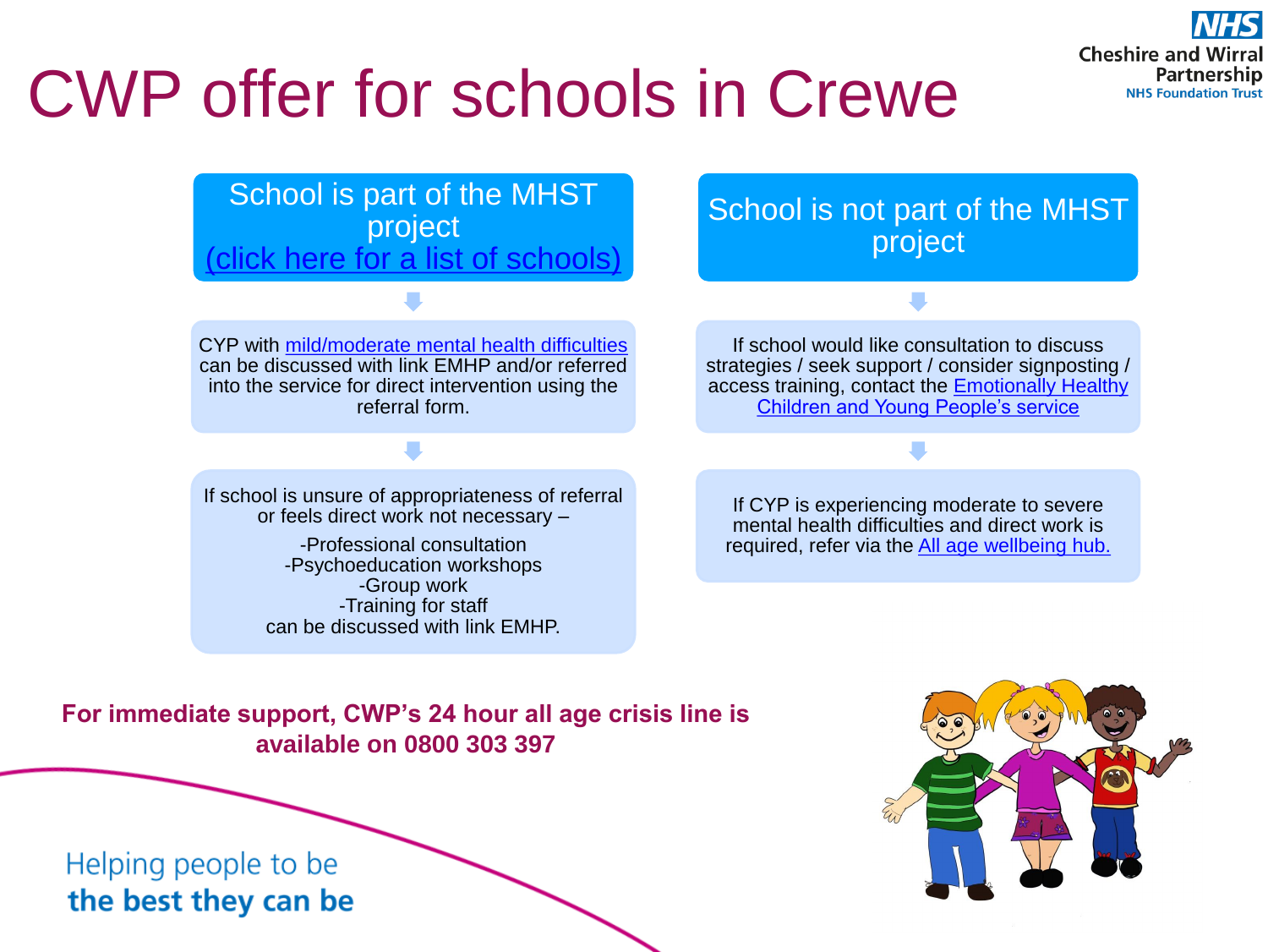### **Quick guide to Education Mental Health Cheshire and Wirral Partnership Practitioners (EMHPs) and Mental Health Support NHS Foundation Trust Teams** Evidence based interventions for Psycho-education

Working with mild – moderate mental health difficulties with recent onset

CYP and parents

using CBT informed

approach

**Additional support** for school – "as well as" not "instead of"

workshops for CYP,

parents and/or staff

Support school with adapting 'whole school approach' to mental health

Training and support

**NHS** 

for staff



Liaise with other services and help to signpost on if not an appropriate MHST referral



## Helping people to be the best they can be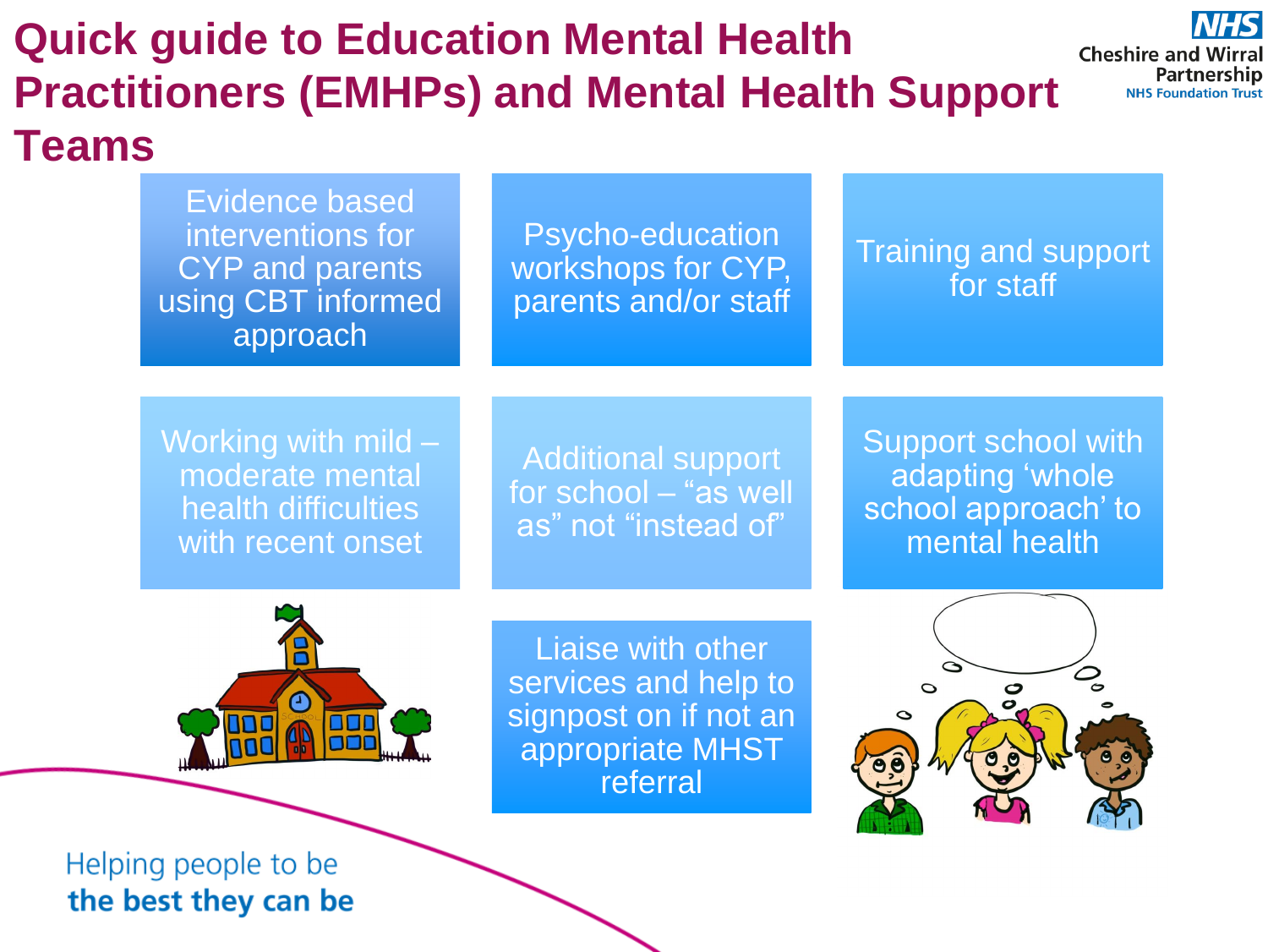## **EMHPs DO NOT do / work with…**

## **EMHPs CAN do / work with…**

#### **Mild – moderate difficulties**

Behavioural difficulties – identification, brief parenting support

Anxiety/Avoidance: e.g. simple phobias, separation anxiety

Low mood - using brief behavioural activation

Panic management

Problem solving

Worry management

Assessing self-harm and supporting with alternative coping strategies.

(Pupils with history of self-harm, but not active)

Thought Challenging – negative automatic thoughts

Sleep Hygiene

Training parents to support interventions with children

Training school staff to support with interventions

Signposting to onward agencies if not appropriate

## <span id="page-2-0"></span>Helping people to be the best they can be

**Please discuss any queries with your designated mental health lead and EMHP**

### **Moderate – severe difficulties**

Conduct disorder, anger management, full parenting programmes (e.g. Triple P, Solihull Approach).

Chronic depression

Treatment of parents' depression and anxiety.

Anger management training,

Low self-esteem, social anxiety disorder

Extensive phobias e.g. Blood, needles, or vomit phobia

Severe, active, high risk self- harm.

PTSD, trauma, nightmares

Relationship problems

Obsessive compulsive disorder moderate to severe in nature

Moderate to severe attachment disorders

Assessment and diagnosis of developmental disorders and learning difficulties.

Pain management

Historical or current experiences of abuse or violence

Children that are displaying rigid, ritualistic behaviour that may or may not be within a diagnosis of ASD

Irritability/Anger as a symptom of depression

Insomnia

Assessment of complex interpersonal challenges